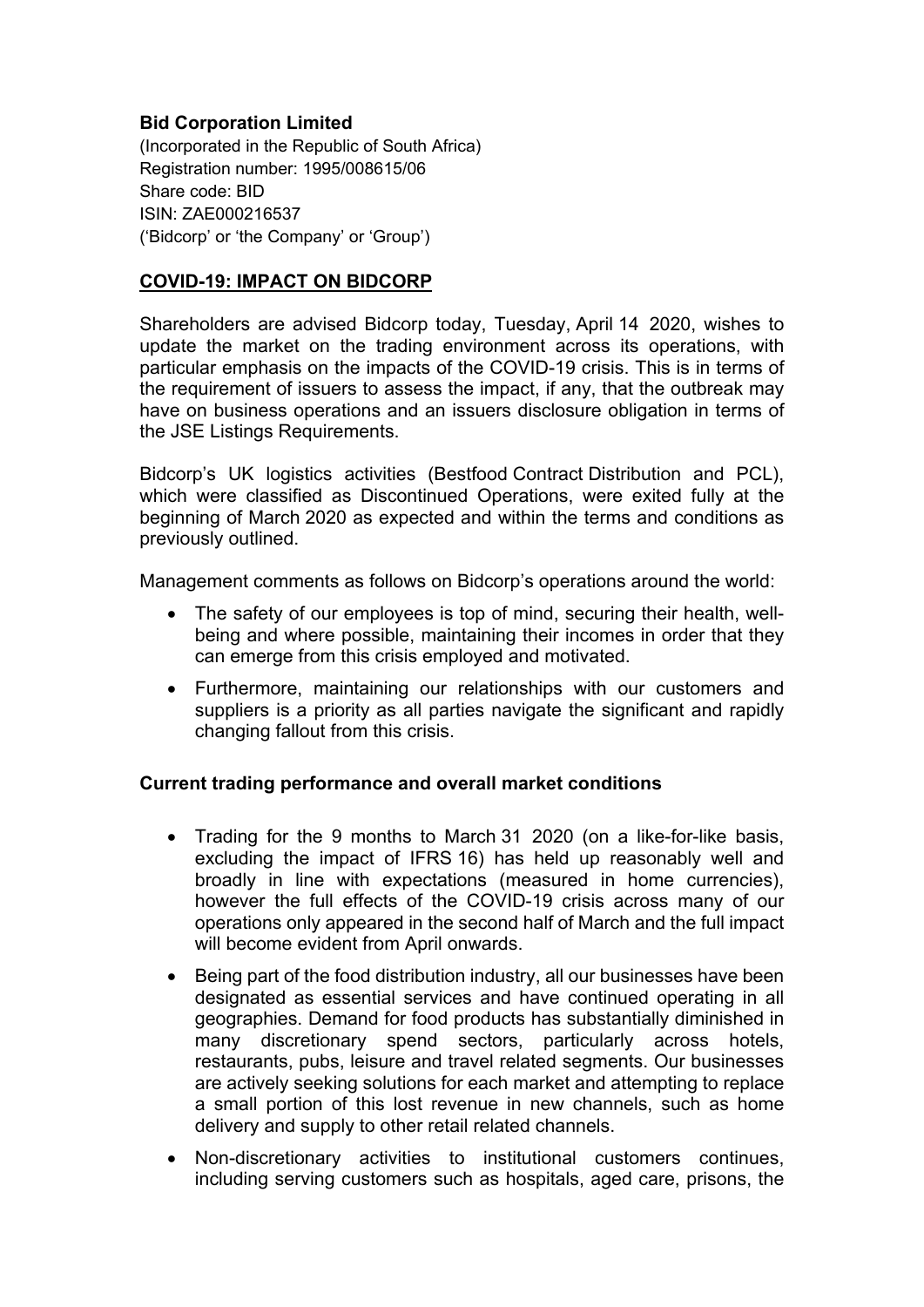military and government departments in many of our businesses. We are experiencing an uptick in demand generally from these segments but expect this to normalise once the consumer panic and stockpiling eases. We are sharing the experiences of operations in geographies that are ahead of others in the crisis, to pre-empt some of the sales opportunities and cost saving measures where possible.

- We are very proud to be part of governmental programs in several countries to provide food and care packages to the most vulnerable members of society via home delivery, during the very difficult and strict lockdown period. Our staff who are involved with this are to be commended and thanked for their valued and selfless contribution.
- It is very difficult to quantify the exact amount of decline we are experiencing as different countries are at different stages of the crisis and have implemented various strategies to fight the virus, which have a differing impact on our end-customer base, and vary from week to week. In China, we are seeing a very encouraging and quick bounce back in demand, and our volumes are quickly approaching the levels of a year ago. In our other major geographies, we are currently experiencing a short-term decline of volumes of between 45% to 70% relative to weekly volumes achieved during the comparative period in 2019.

## **Actions being undertaken by the businesses in the current environment**

## **Workplaces:**

- Cleanliness and food safety have always been a top priority in our businesses, however we have increased compliance throughout our work environments, as well as additional hygiene standards and requirements such as masks and sanitizers, as each environment and jurisdiction recommend and legislates.
- Social distancing is implemented in operations with teams working separate shifts and between shifts sanitizing and clean down to prevent any potential risk of cross contamination.
- Working remotely has been encouraged wherever possible.
- Discretionary travel and commuting have been discontinued.

#### **Costs:**

 All our businesses are experiencing reduced levels of activity and we must be innovative on how we protect our staff yet manage the cost base. In some areas we have reduced working hours to 60% - 80% of the normal shift and have requested staff to take annual / unpaid leave where possible to assist in managing these costs down and to protect jobs wherever possible. We have also unfortunately had to temporarily stand down and furlough some employees. There is quite a bit of fluidity regarding various government wage assistance schemes in respect of eligibility, timing and coverage. We are doing our best to access these in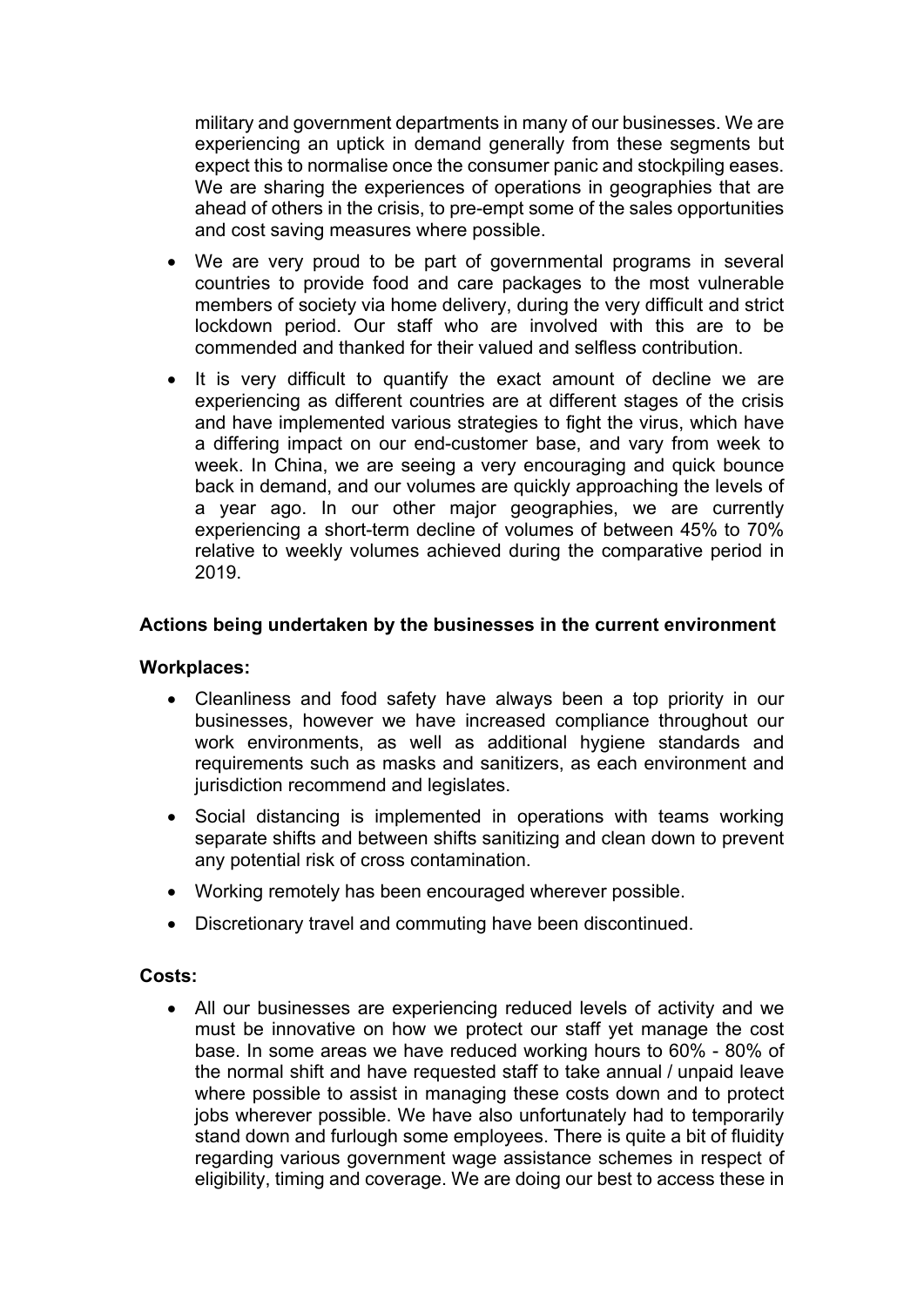all countries where we qualify. The Group is cognisant of the need to retain as much human capital capacity as we are able to in order to scale-up as quickly as circumstances allow once normality returns in our various territories.

- The Board and executive management are taking a 30% reduction in fees / salary for the fourth quarter of F2020 (and beyond if need be) to help support the business. All businesses have also implemented salary reduction initiatives to align themselves with the impacts in the general workforces.
- Wherever possible other variable costs are being downscaled, and the lower level of activity assists in this, in areas such as fuel, electricity and waste. We own a substantial portion of our properties and fleet, and where we don't, we are actively negotiating property rental reductions as well as fleet dehires.

## **Liquidity:**

 Our priority is to make sure that in our decentralised environment, our operations have sufficient liquidity for their requirements. We believe the Group has sufficient liquidity for the foreseeable future in terms of headroom and we are working with our banking partners to further increase liquidity. The Group has available to it, as at March 31 2020, headroom and facilities of R9,6 billion (£425 million) which is in addition to our existing net debt. For reference, our total net debt at December 31 2019 was R4,9 billion.

## **Debt covenants:**

 The Group's debt covenants sit at 2,5x net debt to EBITDA and interest cover ratio of EBITDA to net consolidated finance costs (excluding the effects of IFRS16) of not less than 5x. As at December 2019, the Group was well within its covenants with its net debt to EBITDA ratio at 0,6x and the interest cover ratio at 27x.

## **Working capital:**

- To date the working capital cycle has been well-managed by our operations across the Group. However, we do expect there to be stress in our customer base and detailed work is being undertaken to understand the impact of this. In many businesses, we insure a proportion of the credit book. We do understand that there will be an element of our customer base that may struggle to pay us in agreed terms, and we are proactively managing this on a customer by customer basis. It must be emphasised that a number of our customers are still open and trading, although some at much-reduced rates than before.
- Furthermore, work is being undertaken to understand the impact of obsolescence on our inventory. Our businesses have already undertaken initiatives to reduce exposure to short dated stock. We generally carry a broad range of ambient and frozen products all of which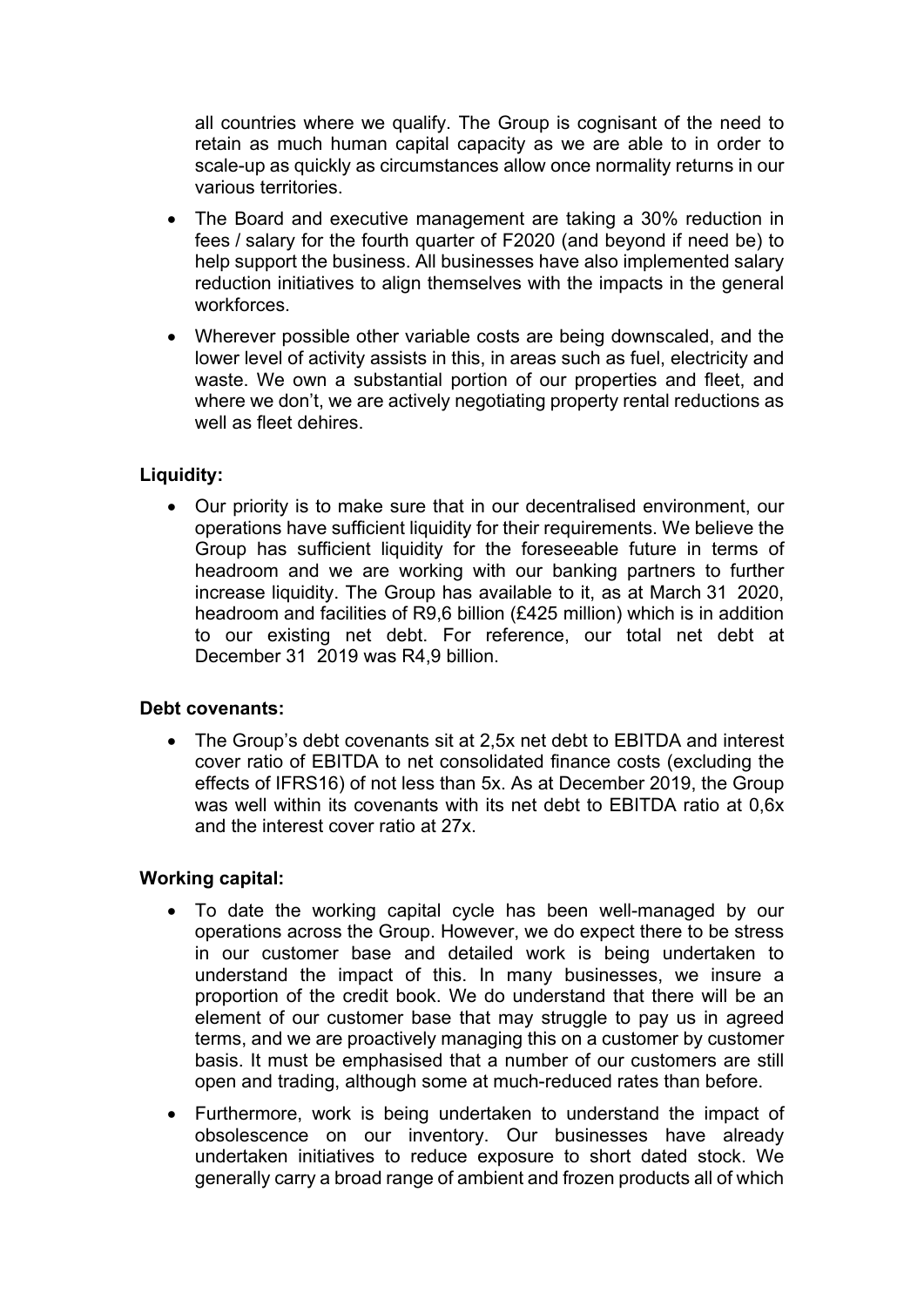have longer shelf lives, but all stock is being carefully monitored. There is not a major financial loss anticipated at this stage, as inventory usage was very actively monitored and actioned on short life product.

 We do expect working capital pressures to become more evident once the market reopens in particular with regard to customers credit cycle.

## **Strategic initiatives**

- Bidcorp's current strategy is to ensure the sustainability of the businesses in the current environment. As jurisdictions around the world are being subject to quarantine and lockdown regulations from governments, new sales opportunities are being sought such as the supply of food into retail environments, direct to retail customer sales via ecommerce platforms, growth in restaurant and hotel kitchens where they are being used to prepare pre-cooked meals for collection, home delivery and many different government feeding initiatives (quarantine centers, temporary hospitals and frontline healthcare worker accommodation).
- Acquisition opportunities in the foodservice space will become evident but it is premature to be exploring these in the current environment. There is the possibility of market share gains should competitors, without the financial strength of Bidcorp, exit the industry.
- We have cut back on any discretionary spend in capex and other business expenses. We are also scaling back any large capex plans for future years until we have greater clarity on the outlook.
- Our ecommerce platform has been adapted to cater for retail customers, who can either collect or want home delivery. There has been good takeup of home deliveries in many countries, but this remains a fringe activity. Our ecommerce platform has seen good growth during this period, and our development team have implemented some great features and enhancements to our offering, which will greatly benefit our digital platforms in the future.

## **Prospects**

Management's expectations for F2020 remain unquantifiable under the current uncertain and unpredictable environment.

Commenting on today's announcement Bernard Berson, Chief Executive Officer of Bidcorp, said:

 "Bidcorp's strength lies in its strong and decentralised management teams who are best placed to navigate the crisis at the coalface in each of its operating jurisdictions. Bidcorp is financially strong and enters this period of uncertainty with relatively low levels of gearing and a robust business model. Our businesses are designated essential services